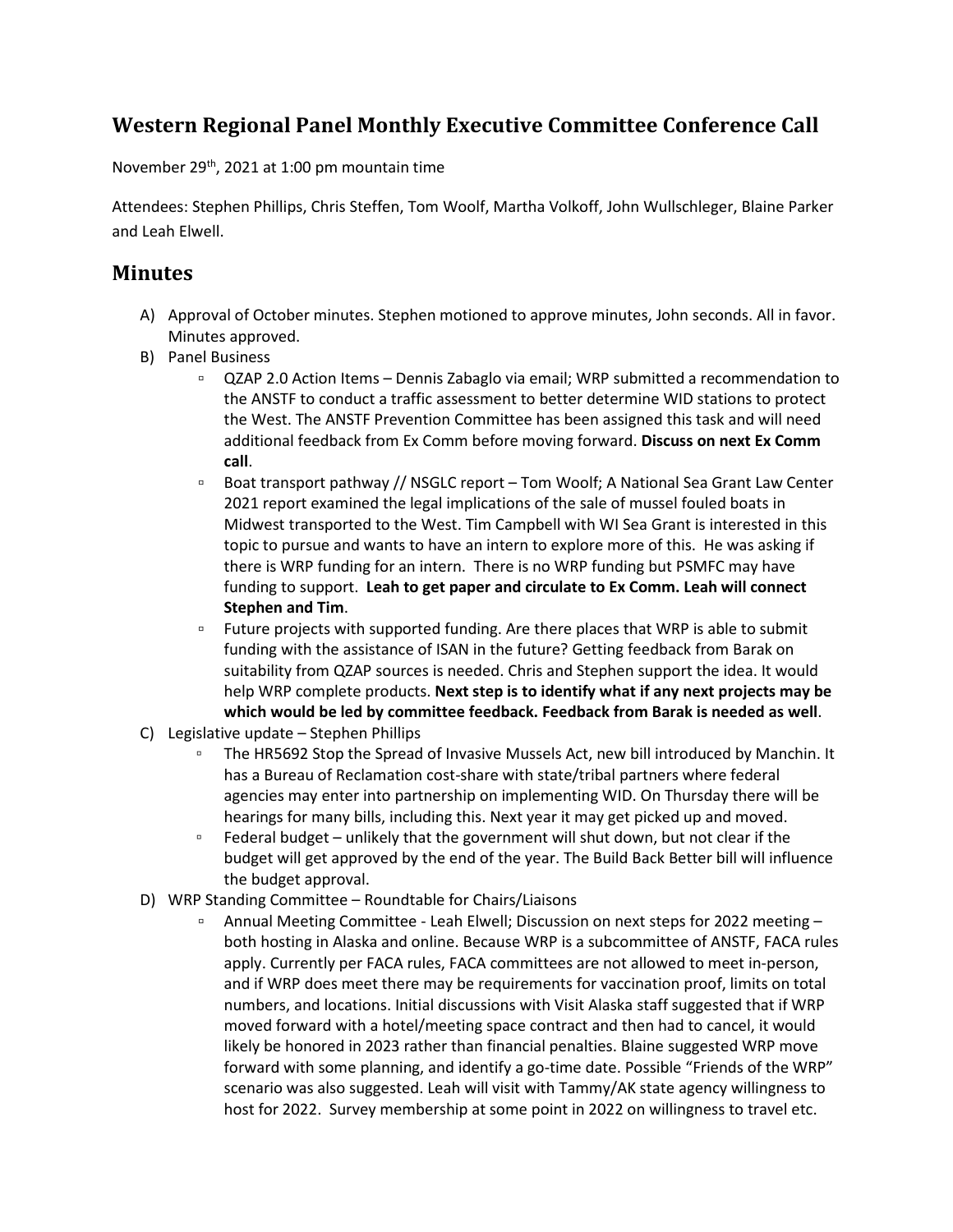Martha suggested a hybrid event but this will require balancing on-site logistics. Leah will get proposals from AK facilities to be able discuss more on next meeting. **Leah will assemble the agenda team in January**.

- Coastal Committee Chair Chris Scianni; Glenn Dolphin Liaison. No info shared.
- Decontamination Think Tank Committee Chair Robert Walters; Tom Woolf Liaison. Met last week to discuss plant decontamination protocol. Robert represented at ANSTF Meeting in November to get the BMPs on the two protocols approved. They were approved with minor adjustments during the ANSTF meeting.
- Membership and Communication Committee Chair John Wullschleger. Have not met since the last call. Leah assembled bylaws with language including the SOP acknowledgement, and the survey monkey for membership voting on this inclusion. Leah will circulate with SOPs document for vote tomorrow by the membership. This will all be finalized before the end of the year.
- Outreach Committee Chair Monica McGarrity; Barak Shemai Liaison. Project contracted to the Texas A&M researcher is on target for completion. Leah will submit interim report this week, as fiscal administrator of the grant to contractor.
- E) WRP Workgroup Updates Roundtable for Chairs/Liaisons
	- eDNA Chair Adam Sepulveda; Martha Volkoff Liaison. Martha reviewed the charge of the workgroup to better understand the next steps for the workgroup. The workgroup was established by membership vote in October 2018 and original intent was to inform members on decision making and eDNA principles related to dreissenids. The workgroup profile was last updated in February 2019. The workgroup goals were to 1) host webinar (completed) that educated WRP member on eDNA use and principles, 2) draft white paper on eDNA updating old ISAC white paper which provides definitions etc. (instead a Fisheries and Oceans Canada paper was recommended). FO Canada developed a research document in 2021 on "guidance" which was proposed as providing the white paper need. This was approved by Ex Comm. John asked does this paper get what the WRP needs as envisioned with a white paper. 3) Draft a list of research dreissenid eDNA projects to direct future efforts (no efforts to accomplish this yet). 4) Develop standards for field and lab protocols (not completed). This has not been a realistic objective due to difficulties in standardizing and proprietary issues within the lab.

Currently the workgroup has moved into a series of invited speakers Oct-May; with next generation eDNA, Canada Fisheries and Oceans research developments in European green crab, lots of USGS SERC presenters. The presentations have strayed into all things eDNA, which is not consistent for original intent.

Do we seek getting an update from the chair? Are there are concerns with scheduled presentations? There has been a shift in very technical participation and little management participation. Ex Comm is requesting a status on the list of research projects, and if the standardized field and lab techniques is tabled. Without a clear goal for the group, there does not seem to be any value for the group.

- Fire Equipment Decontamination Procedures Chair Kate Wilson; Dennis Zabaglo Liaison. Cynthia Tait replacement has not been hired.
- **Dennis to request updates from both of the workgroups. January call discussion**.

F) ANSTF

▫ Recap ANSTF Meeting – Leah shared a few items of interest from the ANSTF meeting. Stas Burgiel shared that in 2022 they will begin to re-instate ISAC. Also the Mid-Atlantic